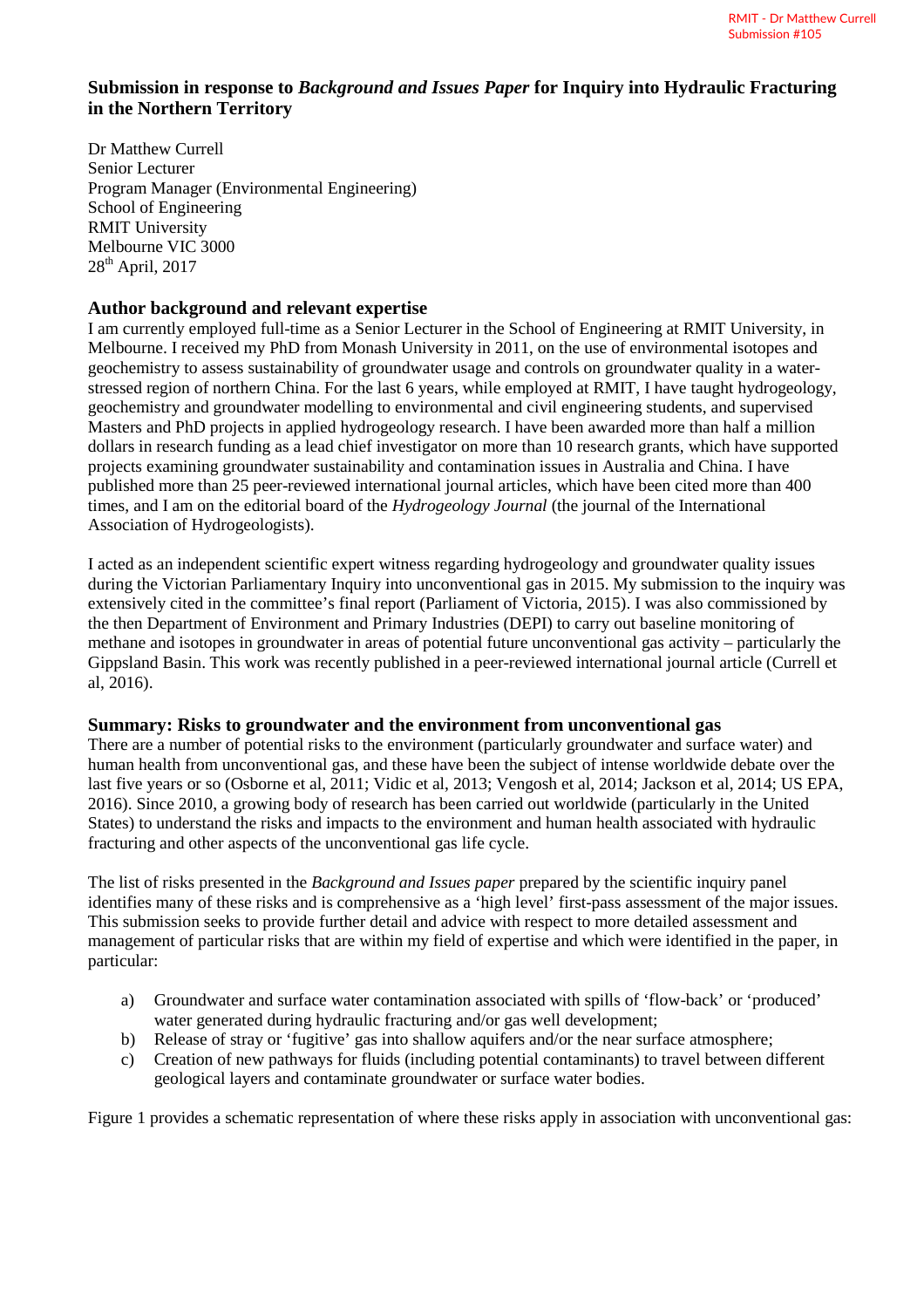

**Figure 1** – Simplified representation of unconventional gas extraction and potential pathways for impacts to water resources and the environment. From: Vengosh et al. (2014).

## **1. Groundwater and surface water contamination**

Contamination of groundwater and surface water are major environmental risks that require careful management in any unconventional gas operation (Hamawand et al, 2013; Vengosh et al, 2014; Vidic et al, 2013; Jackson et al, 2014). The major pathways by which contamination of surface and/or groundwater can take place (whether hydraulic fracturing is involved in the gas project or not) are:

- a) Contamination by wastewater, including hydraulic fracturing fluids, produced water or 'flowback water' that may be spilled, leaked and/or inappropriately managed as it is brought to the surface and stored, treated and transported around a site;
- b) Contamination due to well integrity failures, legacy/abandoned boreholes, or geological pathways such as faults and fractures that may allow gas and/or fluids to escape from unconventional gas reservoirs and cross-contaminate other aquifers.

According to Professor Robert Jackson (from the Stanford University School of Earth Sciences) and colleagues, who have published extensive peer-reviewed studies on the environmental impacts of unconventional gas in the United States:

"Maintaining well integrity and reducing surface spills and improper wastewater disposal are central to minimizing contamination from the hundreds of chemicals found in fracturing fluids and from naturally occurring contaminants such as salts, metals, and radioactivity found in oil and gas wastewaters." (Jackson et al, 2014; p.241).

To this end, any assessment of the environmental risks associated with a potential future unconventional gas development should contain detailed datasets and analysis that includes the following:

- 1. Detailed baseline groundwater chemistry data for any formation water occurring in the strata targeted for gas development, and overlying aquifers which may be affected by contamination (e.g. Currell et al, 2016);
- 2. Detailed chemical characterisation of the fluids to be used (or proposed to be used) for hydraulic fracturing, as well as chemical characterisation of produced water/flowback water generated during any preliminary gas exploration activity;
- 3. Analysis of the potential pathways and mechanisms by which contamination of shallow aquifers by fluids or gases may take place - such as:
	- a) legacy/abandoned boreholes,
	- b) well faults (e.g. engineering failures, ruptured casing, blow-outs)
	- c) geological features, such as major faults and fracture zones
	- d) Surface spills and leaks of hydraulic fracturing fluids or flowback water from well-heads, storage dams or pipelines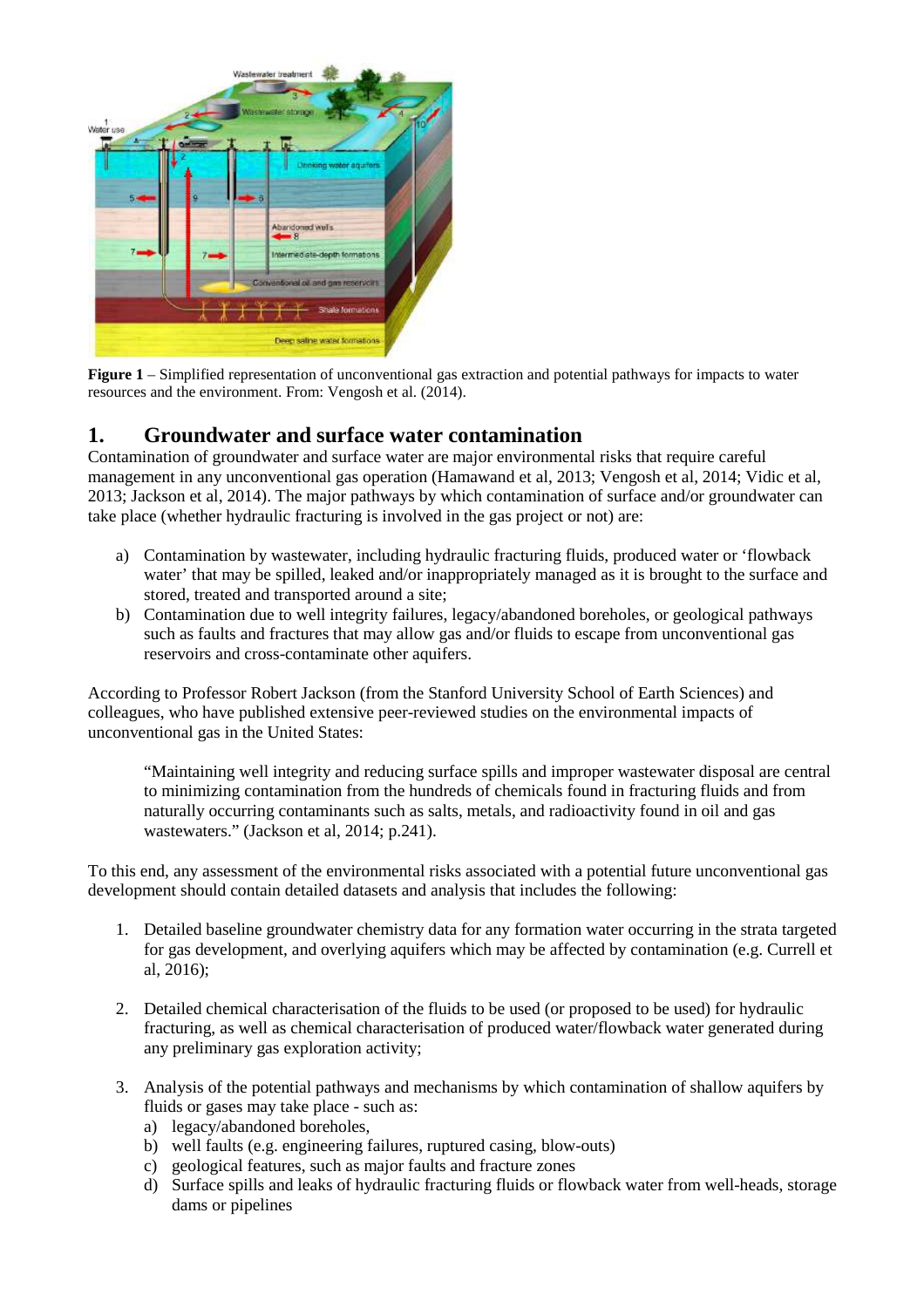- 4. Programs to locate, identify and mitigate such risk pathways such as surveys of legacy boreholes (and if required, cementing/decommissioning of abandoned or faulty wells), detailed geological surveys to identify locations of faulting/fracture zones, and carefully engineered surface infrastructure to handle produced water and minimise the risk of spills and leaks
- 5. Risk assessment strategies, whereby the hazard, likelihood and consequence of contamination associated with hydraulic fracturing and produced water are assessed, with detailed supporting assumptions and relevant data;
- 6. Ongoing monitoring plans to rapidly detect any incidences of groundwater contamination with fluids of gases associated with these risk pathways;
- 7. Detailed strategies to rapidly minimise and mitigate any such impacts as they are detected

## *1.1 Risks due to flow-back water and other produced fluids during unconventional gas development*

'Flowback' water is the fluid which returns to the surface (via the gas well) following hydraulic fracturing. This water contains a mixture of the original hydraulic fracturing fluid (approximately 10 to 40%), plus formation water which mixes with the fracking fluid while underground – for shale gas this usually comprises saline formation brines (Jackson et al, 2014). Flowback water is generally poor quality, and it contains a number of potential pollutants including high salinity, elevated heavy metal contents, radio-nuclides and organic chemicals used in the fracturing fluid mixture (e.g. Warner et al, 2013). As such it must be carefully managed and appropriately treated. Recent research has shown that the large scale and rapid development of the shale gas industry in the United States has created problems with the management of flowback water (as well as hydraulic fracturing fluids prior to their injection into gas wells), and leaks and spills which contaminate the environment are relatively common (U.S. EPA, 2016; Patterson et al, 2017).

A recent study by Duke University and the United States Geological Survey (Patterson et al, 2017), showed that some form of spill or leakage of wastewater has occurred at between 2 and 16% of unconventional gas wells drilled and operated in the United States, for which data have been collected. These rates appear to be relatively consistent, regardless of whether the gas wells are subject to hydraulic fracturing or not (Figure 2). The Patterson et al, survey includes a large, representative dataset - tens of thousands of individual gas wells across different states and different types of unconventional gas projects. According to their data, the risk of such spillage/leakage incidents is greatest within the first 3 years of drilling and development of a given gas well. The US EPA's 5-year nation-wide review of impacts of shale gas on drinking water (US EPA, 2016), estimated a similar percentage of spillage incidents (on the basis of smaller sample size), associated with hydraulic fracturing fluids specifically, and noted that spills occur both prior to hydraulic fracturing (e.g. during mixing and preparation of the fracking fluid at the well-head) and following hydraulic fracturing (flowback water).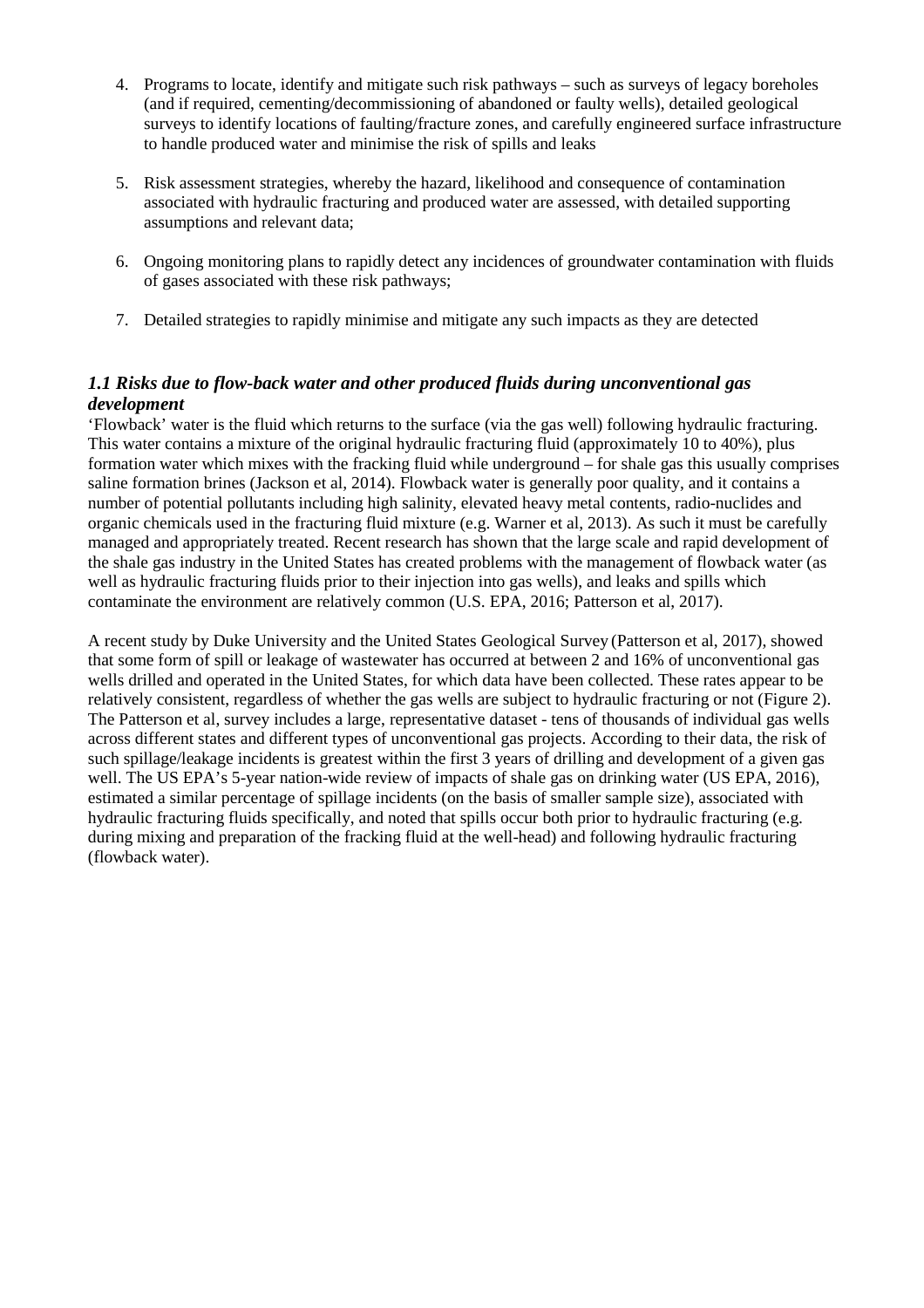

**Figure 2** - Wastewater spill rates in the United States per number of wells in shale, coal and tight gas & oil operations. Data sourced from the National Center for Ecological Analysis and Synthesis spills data visualization tool: http://snappartnership.net/groups/hydraulic-fracturing/webapp/spills.html

Spills and leaks of wastewater at unconventional gas wells occur due to a variety of reasons, including accidents during storage and transport of wastewater via flow lines, equipment failure and human error (Figures 3 & 4).



**Figure 3** – Conceptual diagram of unconventional gas set-up, showing points at which spillage/leakage of waste water commonly occur. From: Patterson et al. (2017).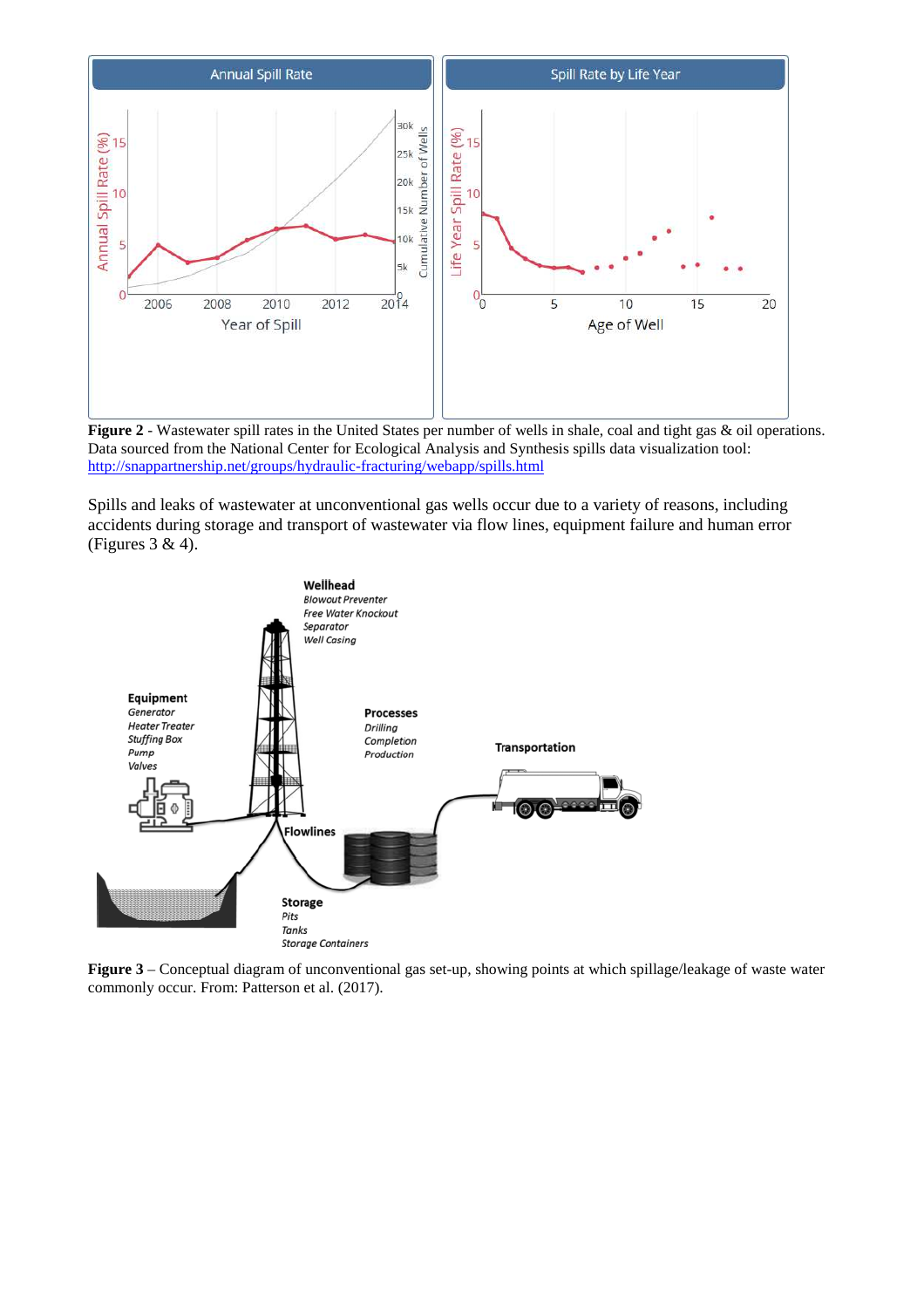

**Figure 4** – breakdown of the number and cause of waste water spills from unconventional gas operations in four states in the U.S. From: Patterson et al. (2017).

On the basis of these data, it is reasonable to conclude that regardless of the level of care, and the desire of project operators to minimise spills and leaks of unconventional gas wastewater, there will inevitably be some spillage/leakage incidents associated with any unconventional gas project of significant size, whereby flowback water or other wastewater is unintentionally released to the environment. A cautious and conservative approach to this issue, which recognises that spills and leaks will inevitably happen, is therefore warranted. The key questions in the minds of project operators and regulators should thus be not *whether* wastewater spills and leaks will occur, but rather:

- a) *how to minimise* the incidence of these events to the greatest extent possible, so that the number of spill/leak incidents approaches the low end of the typical range (e.g. 2% of wells rather than 15%);
- b) *how to detect* as rapidly as possible when these events do take place, through leak/spill detection systems and an extensive network of shallow groundwater monitoring wells; and
- c) *how to contain and mitigate* the consequences of these events so that they have minimal impact on the environment.

Baseline groundwater geochemical data (collected before any development takes place) is a critical requirement in this approach. An example of a baseline data collection program in Australia conducted prior to unconventional gas development (in areas known to be prospective for tight gas) is the Victorian Water Science Studies (Jacobs, 2015; Currell et al, 2016). Further detail and data from these studies is shown below in section 2.

# **2. Contamination of aquifers and the atmosphere with fugitive (stray) gas**

### *2.1 Groundwater contamination with fugitive methane*

It is now well documented that contamination of shallow aquifers with 'stray gas' or 'fugitive methane' has occurred in a number of areas of the United States due to unconventional gas development (Bair, 2010, Osborn et al 2011, Ground Water Protection Council, 2012, Jackson et al, 2013, Darrah et al, 2014, Jackson et al, 2014).

As is noted in the review by Professor Robert Jackson and colleagues, most instances of fugitive gas contamination impacting shallow groundwater due to unconventional gas have to date occurred as a result of problems with the casing and cementing of gas and/or water wells in the project areas. Abandoned (legacy) wells are another possible conduit for cross-contamination of aquifers with fugitive methane:

"In well leakage, fluids (liquids or gases) can migrate through holes or defects in the steel casing, through joints between casing, and through defective mechanical seals or cement inside or outside the well. A build-up of pressure inside the well annulus is called sustained casing pressure (SCP) and can force fluids out of the wellbore and into the environment. In external leaks, fluids escape between the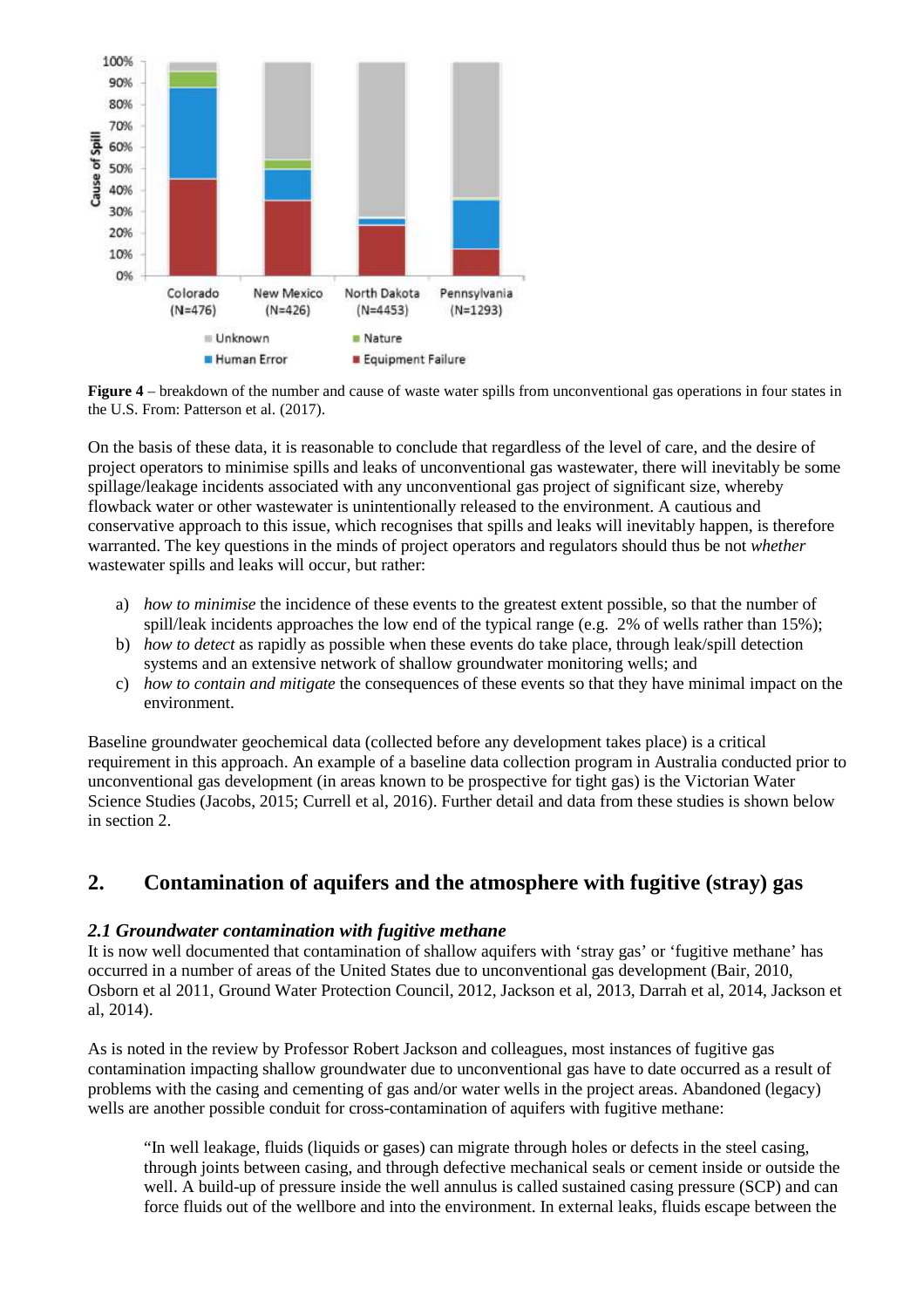tubing and the rock wall where cement is absent or incompletely applied. The leaking fluids [including stray gas] can then reach shallow groundwater or the atmosphere." (Jackson et al, 2014, p. 337).

In some extreme cases, gas contamination of shallow aquifers can result due to major well-failure incidents such as 'blow-outs', which take place when there is a significant build-up of sustained casing pressure in the well. Bair (2010) describe the findings of an expert panel appointed to document the mechanism of one such incident in Bainbridge County, Ohio, which resulted in methane contamination of shallow water bores, and an explosion in a home basement from fugitive methane build-up (Figure 5):



**Figure 5 -** Schematic diagram showing mechanism of gas contamination of shallow aquifers, based on a case study in Bainbridge County, Ohio. From: Bair, (2010).

As with surface leaks of unconventional gas wastewater, it is acknowledged in the technical and research literature that faults in a small percentage of gas wells are inevitable, and as such it is not possible to eliminate the risk of stray gas (or fluid) contamination associated with well faults entirely - particularly in a gas project with a large number of wells. Jackson et al, (2014) cited data showing that between 3 and 6% of wells in the Marcellus Shale in Pennsylvania (a highly developed shale gas resource in the United States) experienced failures within the first 3 years of operation. Similar rates of failure are reported for wells drilled for conventional or unconventional oil and gas projects in the United States (Jackson et al, 2013b).

As with CSG wastewater contamination of groundwater from the surface, a rigorous assessment and management plan for possible fugitive gas contamination via well faults requires that extensive and detailed baseline groundwater chemistry datasets be collected prior to development of the project. As discussed in section 1, such baseline groundwater chemistry data is a pre-requisite for effectively monitoring and detecting any possible leakage of gas (or fluids) into shallow groundwater as a result of gas development activity (such as hydraulic fracturing). An example of a baseline monitoring program which included repeated measurements of methane in shallow (and deep) groundwater above gas-bearing geological formations is the Victorian Water Science Studies, carried out in 2015 in association with the Gippsland Bioregional Assessment project (e.g., Jacobs, 2015). This program used specialised groundwater and gas sampling techniques to determine baseline concentrations of methane in groundwater in the Gippsland and Otway basins – which at the time were considered potential future areas of unconventional gas development. The baseline data served to document pre-existing levels of gas in groundwater.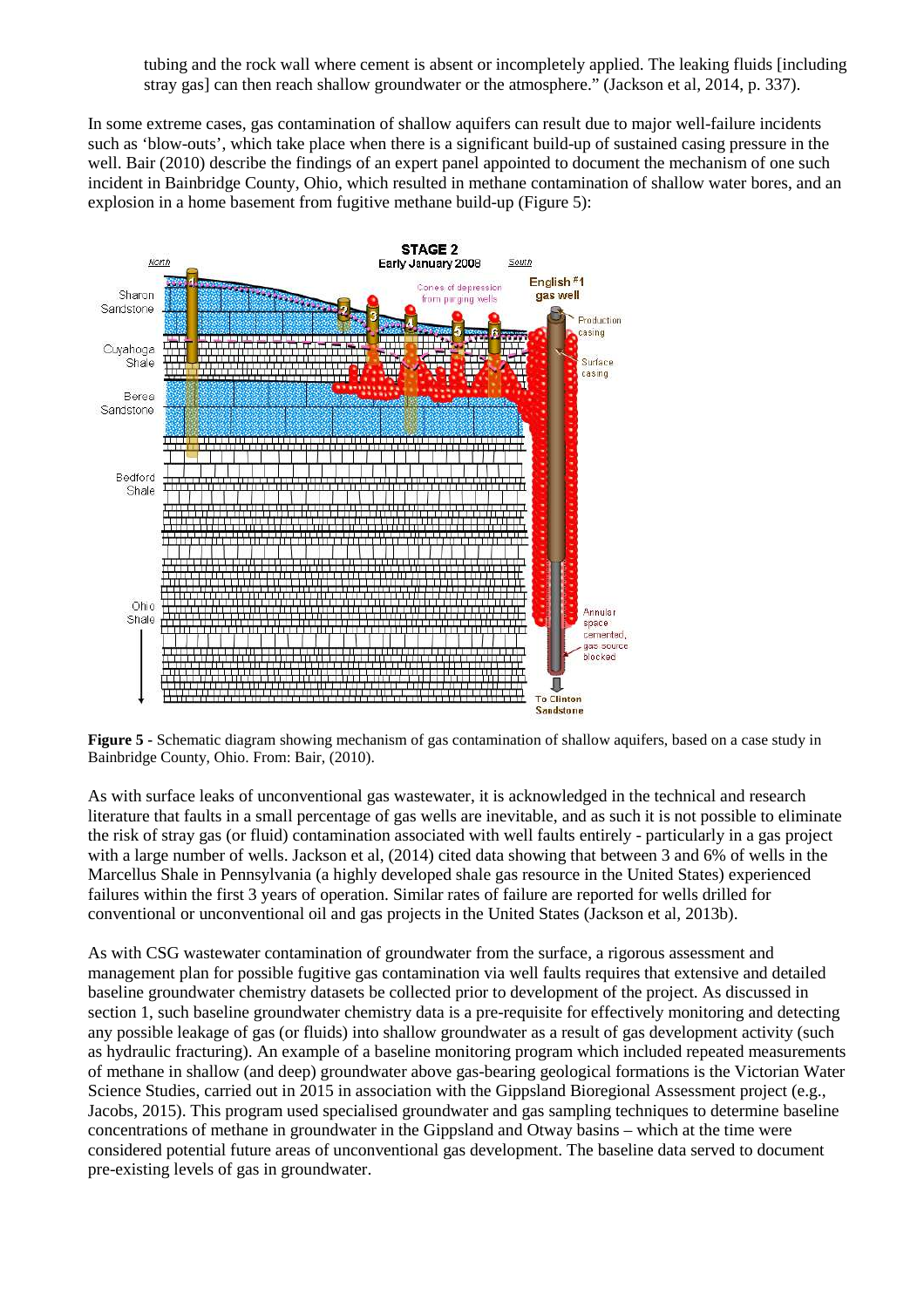In partnership with this sampling, an isotope sampling program was conducted by Currell et al (2016). This allowed existing sources of methane and associated geochemical processes in aquifers overlying gas deposits to be better understood. Isotopic characterisation allows for 'fingerprinting' of gases from particular sourcessuch as naturally occurring bacterial methane produced in relatively shallow sedimentary formations, and thermogenic gases produced at great depth, which are the typical targets for gas development. As an example, an increase in the concentrations of thermogenic type gas in water wells containing little pre-existing methane and/or methane with a different isotopic signature (such as biogenic gas), would be a clear indication of contamination by fugitive gas, which may be more difficult to establish without the isotope data in addition to baseline concentrations. Examples of data collected in these monitoring programs are shown below in figures 6 to 8. Datasets of this kind provide a mechanism to understand pre-existing levels of dissolved gases and other potential contaminants that could be associated with unconventional gas development, characterise the current-day processes controlling groundwater quality in aquifers near potential gas targets, and identify any changes that might occur to groundwater chemistry (such as dissolved gas concentrations or other associated changes), following hydraulic fracturing or other unconventional gas activity.



**Figure 6** – Example of baseline data collected in Gippsland basin, showing concentrations of dissolved methane in groundwater at different depths and aquifers overlying a potential unconventional gas target (Currell et al, 2016)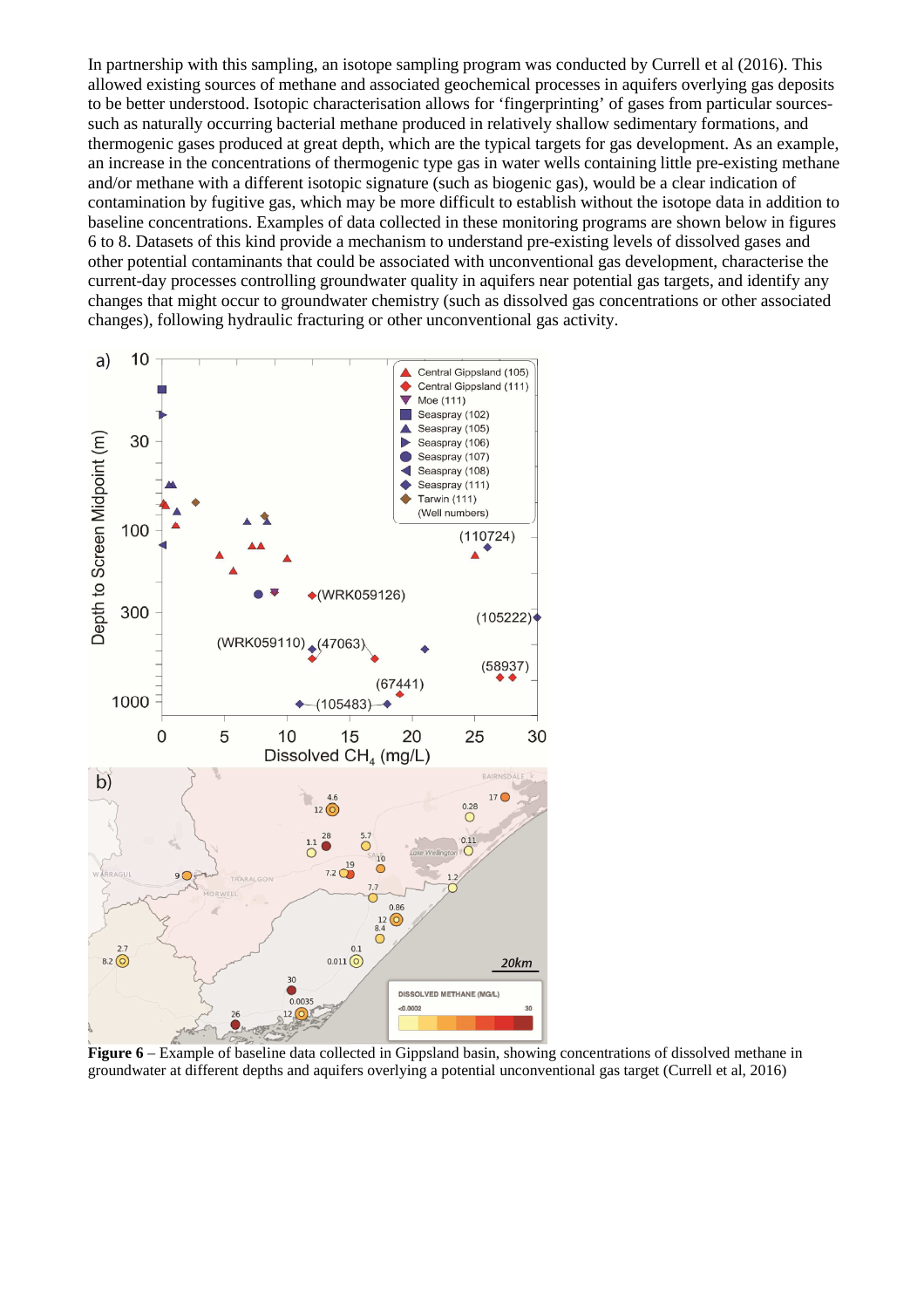



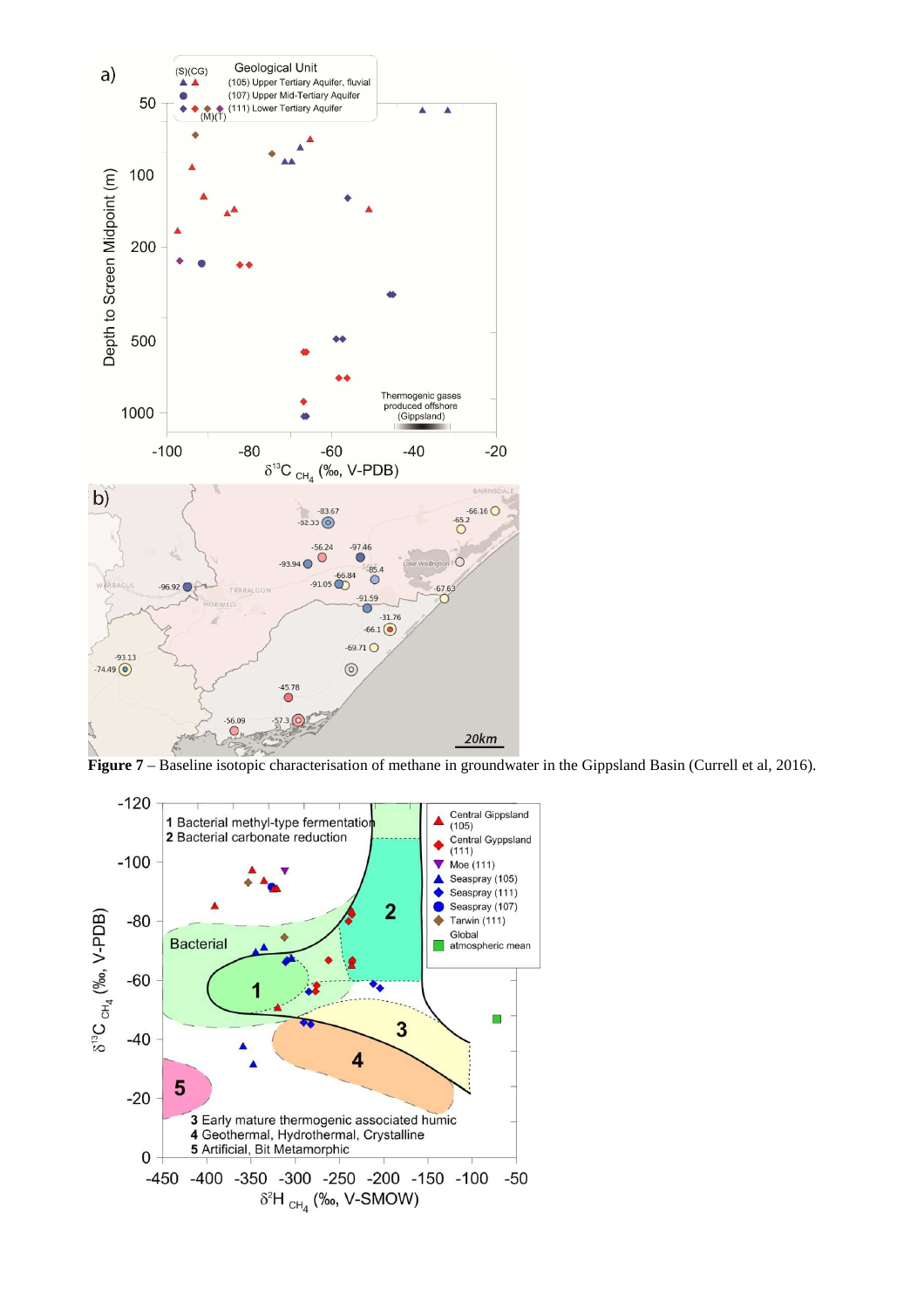**Figure 8** - Baseline isotopic characterisation of dissolved methane in groundwater from the Gippsland basin, showing likely sources of dissolved gases under current conditions. Isotopic compositions can fingerprint gases from different sources (Currell et al, 2016).

Similar baseline programs have been carried out in the Richmond River catchment in northern NSW (Atkins et al, 2015) and Alberta Canada (e.g., Humez et al, 2016). Such monitoring programs (reporting methane concentrations and isotopic compositions in groundwater in areas of possible unconventional gas development) should be standard practice for any unconventional gas project of significant size, to ensure a rigorous baseline exists for assessing fugitive methane or other contamination impacts on overlying groundwater resources.

### *2.2 Fugitive methane release to the surface atmosphere*

In addition to the risk of contaminating water supply aquifers with fugitive gas, emissions of methane to the atmosphere during unconventional gas development are a significant potential source of greenhouse gas emissions. Methane is a potent greenhouse gas, with approximately 30 times the global warming potential of carbon dioxide on a 100-year timeframe. The potential sources of increased methane emissions to the atmosphere from unconventional gas include leaks from gas well-heads (e.g. leaking valves or joins, see Day et al, 2014); venting from wells and other gas collection, transport and processing infrastructure; leakage that occurs during gas well drilling – this was recently determined to be a significant source associated with shale gas drilling in the United States (Caulton et al, 2014); and de-gassing of methane from produced water that is stored in above-ground dams (Kort et al., 2014; Iverach et al, 2015).

In 2011, William Howarth (a professor at Cornell University) and colleagues proposed that fugitive methane to the atmosphere from unconventional gas development due to well, pipeline and other leaks in the United States was being systematically under-estimated by national greenhouse gas inventories (Howarth et al, 2011). Subsequently, a number of studies looked to quantify fugitive methane to the atmosphere in areas inside and outside unconventional gas fields, including U.S. shale gas and coal-bed methane fields, and Australian coal seam gas fields (e.g. Kort et al, 2014; Maher et al, 2014; Day et al, 2014; Caulton et al, 2014; Melbourne Energy Institute, 2016). These studies have largely confirmed the hypothesis that direct leakage of methane to the atmosphere during the 'upstream' part of the unconventional gas process (extraction, transport and processing of the gas) can be a significant GHG source, and potentially negate the relatively lower  $CO<sub>2</sub>$ equivalent emissions associated with the 'downstream' burning of natural gas for energy (as compared to coal or oil).

In Australia, Maher et al (2014) monitored near-surface methane concentrations in northern New South Wales and southeast Queensland, comparing areas within coal seam gas development (the Tara and Casino gas fields) with areas outside gas fields. They showed that near-surface atmospheric methane concentrations were elevated in the coal seam gas fields (up to 6.5 parts per million, and consistently above 2ppm) relative to areas of no coal seam gas development and similar geology. Possible explanations proposed were leaks around gas well production and collection infrastructure, increased soil gas emissions and/or de-gassing from produced water stored in above ground ponds containing dissolved methane.

Work conducted through the CSIRO by Day et al., (2014) examined gas leaks in some of Queensland's coal seam gas fields using similar technology. They targeted gas production wells and pipelines, looking to identify point source leakage to the atmosphere. They found that the majority of operating CSG wells showed little or no evidence of gas leakage, and that in general gas contents were at background atmospheric levels. However, one well was identified where increased levels of methane emission were occurring to the atmosphere, due to a valve which periodically vented gas to the atmosphere.

A recent study by Dana Caulton and colleagues published in the *Proceedings of the National Academy of Sciences, USA* used both 'top down' estimates (using aircraft-based measurements of greenhouse gases) and 'bottom up' estimates (using ground based monitoring instruments) to determine fluxes of fugitive methane to the atmosphere in areas of shale gas production (Marcellus Shale) in Pennsylvania. This work showed significantly higher fluxes associated with gas drilling, transport and processing than were previously documented and used in industry and government inventories of fugitive methane emissions, and highlighted the significance of emissions during drilling and well-pad development:

"An instrumented aircraft platform was used to identify large sources of methane and quantify emission rates in southwestern PA in June 2012. A large regional flux, 2.0–14 g CH<sub>4</sub> s<sup>-1</sup> km<sup>-2</sup>, was quantified for a ~2,800-km<sup>2</sup> area, which did not differ statistically from a bottom-up inventory, 2.3–  $4.6 \text{ g } CH_4 \text{ s}^{-1} \text{ km}^{-2}$ . Large emissions averaging 34 g CH<sub>4</sub>/s per well were observed from seven well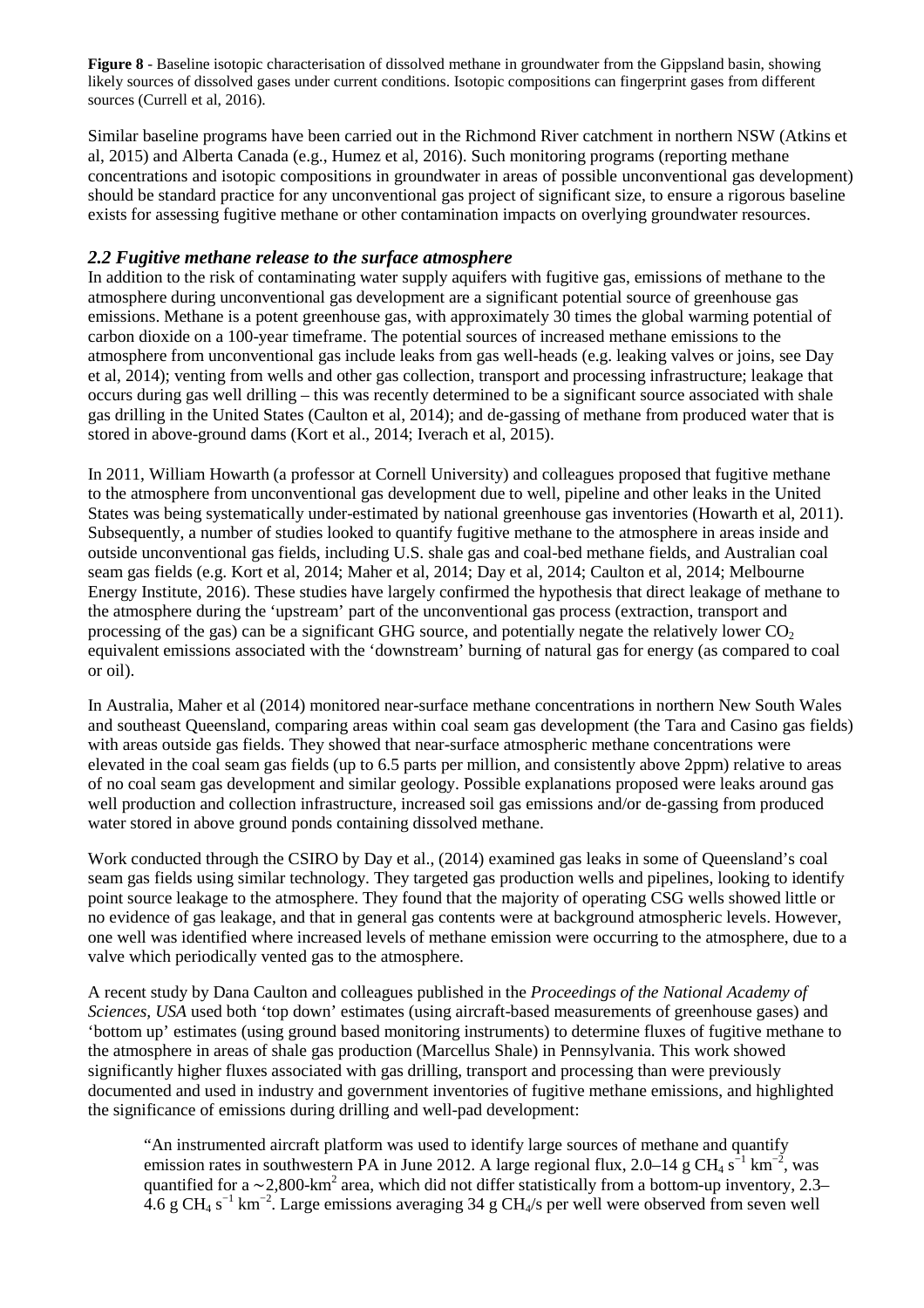pads determined to be in the drilling phase, 2 to 3 orders of magnitude greater than US Environmental Protection Agency estimates for this operational phase. The emissions from these well pads, representing ∼1% of the total number of wells, account for 4–30% of the observed regional flux. More work is needed to determine all of the sources of methane emissions from natural gas production, to ascertain why these emissions occur and to evaluate their climate and atmospheric chemistry impacts" (Caulton et al, 2014).

Other methods of detecting and quantifying such emissions, including satellite-based estimation of atmospheric methane fluxes, have highlighted significant emissions from coal seam gas (called 'coal-bed methane' in the US) in New Mexico (Kort et al, 2014). The significant methane emission anomaly identified in this area was attributed to either leakage from CSG wells and/or de-gassing from CSG wastewater produced and stored in open ponds at the surface. The estimates of methane flux from the satellite derived methods also showed higher levels of emission than those previously accounted for by the US EPA's inventories. These studies highlight that increased methane emissions to the atmosphere are a common problem associated with unconventional gas development, which may cause significant under-estimation of the greenhouse gas emissions from these projects. The work of Howarth and colleagues (e.g. Howarth et al, 2011; Howarth, 2014) proposes that these 'upstream' sources of greenhouse gas may neutralise the 'donwstream' benefits of natural gas as a fuel in comparison to coal and other fossil fuel energy sources.

As with groundwater, the collection of baseline data on methane concentrations (and preferably also isotopic compositions) in the near surface atmosphere in areas of potential unconventional gas development is therefore another critical step in ensuring fugitive methane resulting from gas projects can be accurately assessed and quantified. Surveys of the pre-gas development levels of atmospheric methane, using both 'bottom up' (e.g. ground surveys) and 'top-down' (e.g. aircraft and/or satellite-based monitoring) should be conducted to provide an accurate baseline to compare emissions before, during and after gas development. Analysis of the isotopic composition of the atmospheric methane, using mobile continuous-flow isotope mass spectrometry, can also help to 'fingerprint' the sources of atmospheric methane in a given area, such as agriculture, landfills, wastewater treatment plants and gas wells.

An example of such a program conducted in Australia is the monitoring conducted in 2014 for AGL's Camden gas project. In this program, methane levels in the atmosphere were collected using ground-based portable infrared mass spectrometers deployed at a range of locations up-wind and down-wind of the CSG operations, and data on both the atmospheric concentrations, and isotopic compositions of methane were collected (Pacific Environment, 2014). This study allowed pre-existing sources unrelated to CSG (such as landfills and livestock) to be measured and accounted for as well as CSG related emissions – in this case one event of significant methane emission was detected due to gas processing activities at the AGL plant.

Any unconventional gas project proposal should outline detailed strategies for both collection of such baseline data, and ongoing monitoring to detect changes in fugitive methane emissions due to gas activity. Rapid and effective response plans should also be developed to address any detected contamination with fugitive methane, and quickly cut the contamination pathway(s).

#### *2.3 Radon and other hazardous gas emissions*

In some cases, shale formations are associated with relatively high concentrations of naturally occurring radioactive material (NORM) (e.g. Warner et al, 2013). There is currently debate in the United States over whether hydraulic fracturing is causing increased levels of emission and exposure of such radio-nuclides – particularly through emission of radon gas and/or radium in wastewater discharged to the environment.

A recent study conducted by Casey et al, (2015) examined nearly 1 million measurements of radon gas  $(Rn^{222})$ from the basements of houses situated above the Marcellus Shale, where hydraulic fracturing has been extensive in recent years. They found that there was a statistically significant increase in levels of radon in basements above areas of hydraulic fracturing compared to areas without shale gas development, posing a potential lung cancer risk. While the precise mechanism and link with unconventional gas is not clearly delineated in this work, the data support the hypothesis of increased overall fluxes of soil gas from underlying geological formations stimulated by hydraulic fracturing in areas where such activity is intensively conducted.

These findings are consistent with work carried out in Australia by Tait et al, (2013) who also showed that areas of intensive coal seam gas development (e.g. Tara gas field, Surat Basin) in Australia were characterized by higher fluxes of radon and  $CO<sub>2</sub>$  from soil gas than other nearby regions. In this case it is notable that hydraulic fracturing is not extensively conducted associated with gas extraction. Hence, the flux of soil gas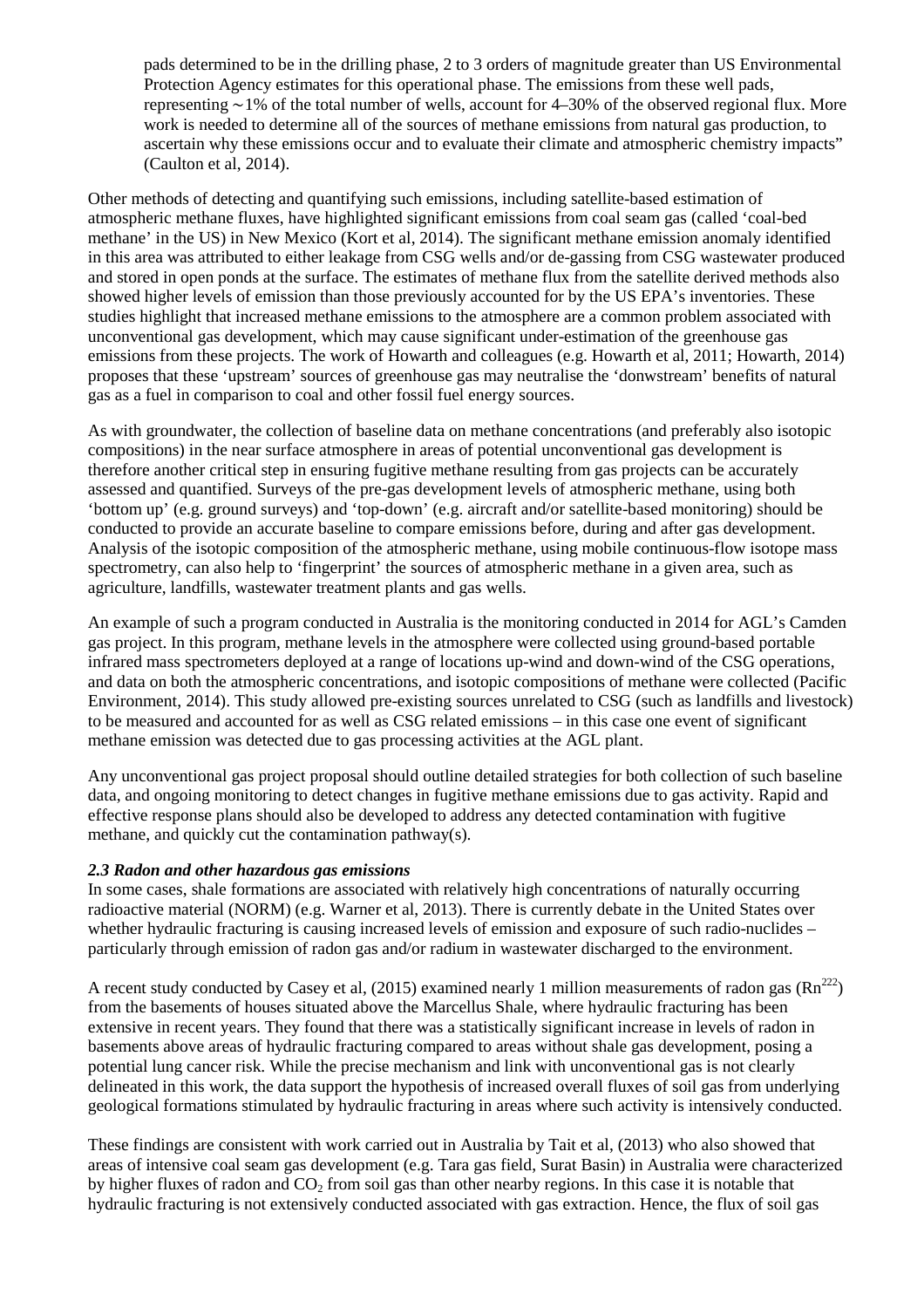may relate to other pathways such as de-pressurisation (driven by extraction of water from the gas formations) or drilling activity, providing enhanced pathways. Again, conclusive resolution of the mechanism and pathways of these soil gas emissions (and the relationship to gas development) has not been documented, and there is ongoing debate about this issue.

Warner et al, 2013 showed that areas where shale gas wastewater was being treated and released to the environment in Pennsylvania exhibited increased levels of salinity and radium in stream sediments downstream of water treatment plant discharge points. Hence treatment of flowback water and other wastewater from unconventional gas before re-use or release to the environment requires careful geochemical assessment, as the treated water may contain levels of particular elements above background for a particular region.

As with the other risks outlined in this submission, baseline data is the critical pre-requisite for a robust assessment of whether the above issues are a significant issue for a given project, and for risk management of such projects.

### **3. References**

Atkins, M.L., Santos, I.R., Maher, D.T. Groundwater methane in a potential coal seam gas extraction region. *Journal of Hydrology: Regional Studies*, 4: 452-471.

Bair ES, Freeman, DC, Senko JM. 2010. Subsurface gas invasion, Bainbridge township, Geauga County, Ohio. Expert Panel Technical Report for Ohio Department of Natural Resources: https://oilandgas.ohiodnr.gov/portals/oilgas/pdf/bainbridge/DMRM%200%20Title%20Page,%20Preface,%20 Acknowledgements.pdf

Biggs, AJW, Witheyman, SL, Williams, KM, Cupples N, de Voil CA, Power, RE, Stone, BJ, 2012. Assessing the salinity impacts of coal seam gas water on landscapes and surface streams. August 2012. Final report of Activity 3 of the Healthy HeadWaters Coal Seam Gas Water Feasibility Study. Department of Natural Resources and Mines, Toowoomba.

Casey, J.A. et al. 2015. Predictors of indoor radon concentrations in Pennsylvania, 1989-2013. *Environmental Health Perspectives* 123: 1130-1137.

Caulton R., et al., 2014. Towards a better understanding and quantification of methane emissions from shale gas development. *Proceedings of the National Academy of Sciences USA*, 111(17): 6237-6242.

Currell, M.J., Banfield, D., Cartwright, I., Cendon, D.I., 2016. Geochemical indicators of the origins and evolution of methane in groundwater: Gippsland Basin, Australia. *Environmental Science and Pollution Research* (in press, doi: 10.1007/s11356-016-7290-0)

Darrah TH, Vengosh A, Jackson RB, Warner NR, Poreda R. 2014. Noble gases identify the mechanisms of fugitive gas contamination in drinking-water wells overlying the Marcellus and Barnett Shales. *Proceedings of the National Academy of Sciences.* www.pnas.org/cgi/doi/10.1073/pnas.1322107111

Day, S., Dell'Amico, Fry, R., Javanmard Tousi, H. (2014). Field Measurements of Fugitive Emissions from Equipment and Well Casings in Australian Coal Seam Gas Production Facilities. CSIRO, Australia.

Ground Water Protection Council (2012) A white paper summarizing the stray gas incidence and response forum. GWPC, October 2012.

Hamawand I., Yusaf, T., Hamawand, S.G., 2013. Coal seam gas and associated water: A review paper. *Renewable and Sustainable Energy Reviews* 22: 550-560.

Howarth, R.W., Santoro, R., Ingraffea, A., 2011. Methane and the greenhouse-gas footprint of natural gas from shale formations. *Climatic Change* 106: 679-690.

Howarth, R.W. (2014). A bridge to nowhere: methane emissions and the greenhouse gas footprint of natural gas. *Energy Science & Engineering* 2: 47-60.